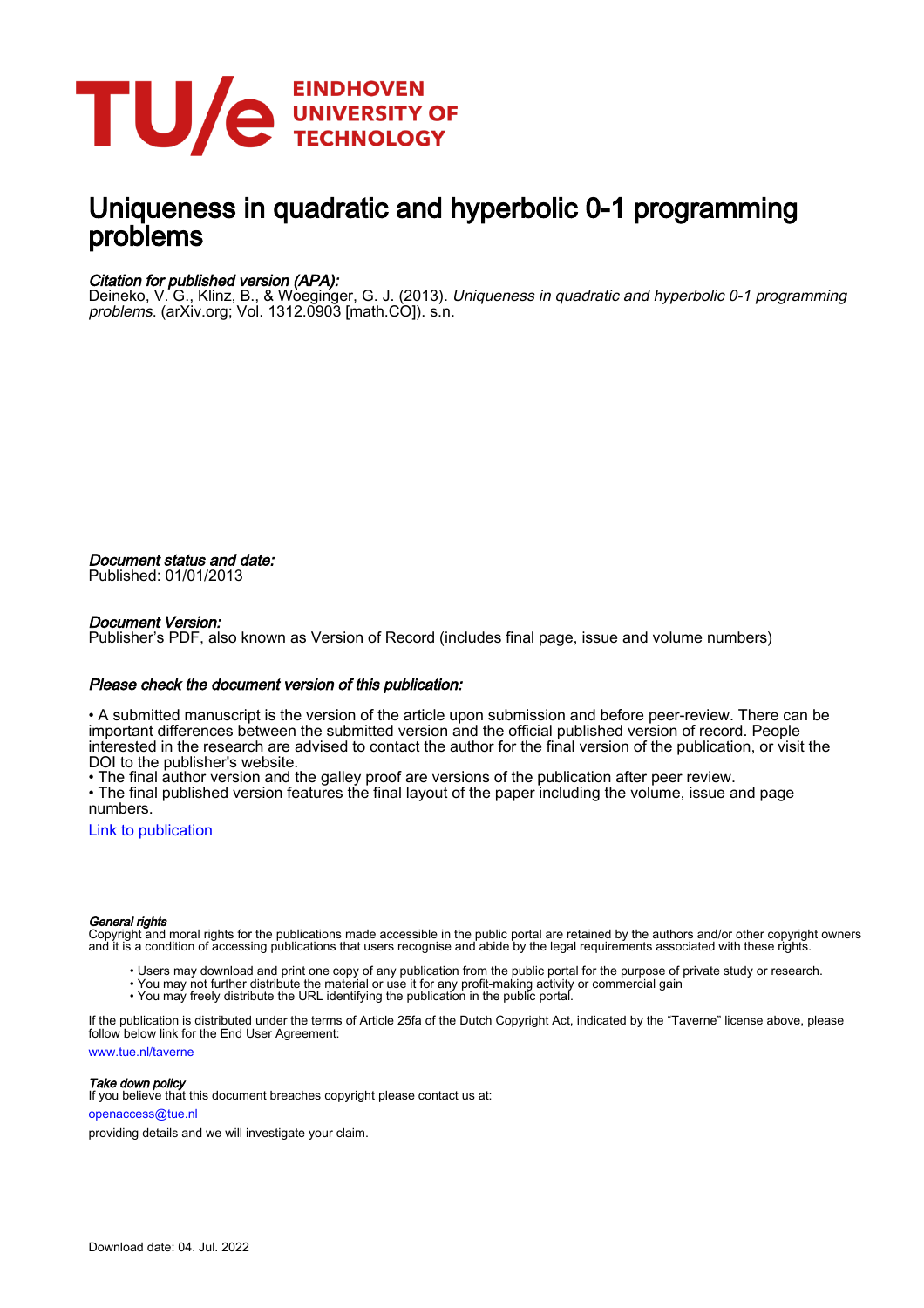# Uniqueness in quadratic and hyperbolic 0-1 programming problems

Vladimir G. Deineko<sup>∗</sup> Bettina Klinz† Gerhard J. Woeginger‡

#### <span id="page-1-1"></span><span id="page-1-0"></span>Abstract

We analyze the question of deciding whether a quadratic or a hyperbolic 0-1 programming instance has a unique optimal solution. Both uniqueness questions are known to be NP-hard, but are unlikely to be contained in the class NP. We precisely pinpoint their computational complexity by showing that they both are complete for the complexity class  $\Delta_2$ P.

Keywords. Quadratic programming; hyperbolic programming; computational complexity; uniqueness.

## 1 Introduction

The general quadratic 0-1 programming problem has been studied by numerous authors; see for instance Hammer & Rudeanu [\[3\]](#page-6-0) and Hansen [\[4\]](#page-6-1). It has the form

$$
\min_{x \in \mathbb{B}^n} \quad x^T A x \tag{1}
$$

where A is an  $n \times n$  symmetric integer matrix, and  $\mathbb{B}^n$  is the set of all 0-1 vectors  $x =$  $(x_1, x_2, \ldots, x_n)$  in dimension n. As 0-1 variables satisfy  $x_i^2 = x_i$ , the quadratic part of the objective function implicitly also contains a linear function. The quadratic 0-1 programming problem [\(1\)](#page-1-0) is well-known to be NP-hard, as – for instance – the maximum clique problem is a special case. Hammer  $\&$  al  $[2]$  have shown that this problem remains NP-hard even if the objective function in [\(1\)](#page-1-0) is the product of two linear 0-1 functions.

Another important special class of 0-1 optimization problems concerns the maximization of the ratio of two linear functions with integer coefficients  $a_0, \ldots, a_n$  and  $b_0, \ldots, b_n$ :

$$
\max_{x \in \mathbb{B}^n} \frac{a_0 + \sum_{i=1}^n a_i x_i}{b_0 + \sum_{i=1}^n b_i x_i}.
$$
\n(2)

∗ Vladimir.Deineko@wbs.ac.uk. Warwick Business School, The University of Warwick, Coventry CV4 7AL, United Kingdom

<sup>&</sup>lt;sup>†</sup>klinz@opt.math.tu-graz.ac.at. Institut für Optimierung und Diskrete Mathematik, TU Graz, Steyrergasse 30, A-8010 Graz, Austria

<sup>‡</sup> gwoegi@win.tue.nl. Department of Mathematics and Computer Science, TU Eindhoven, P.O. Box 513, 5600 MB Eindhoven, Netherlands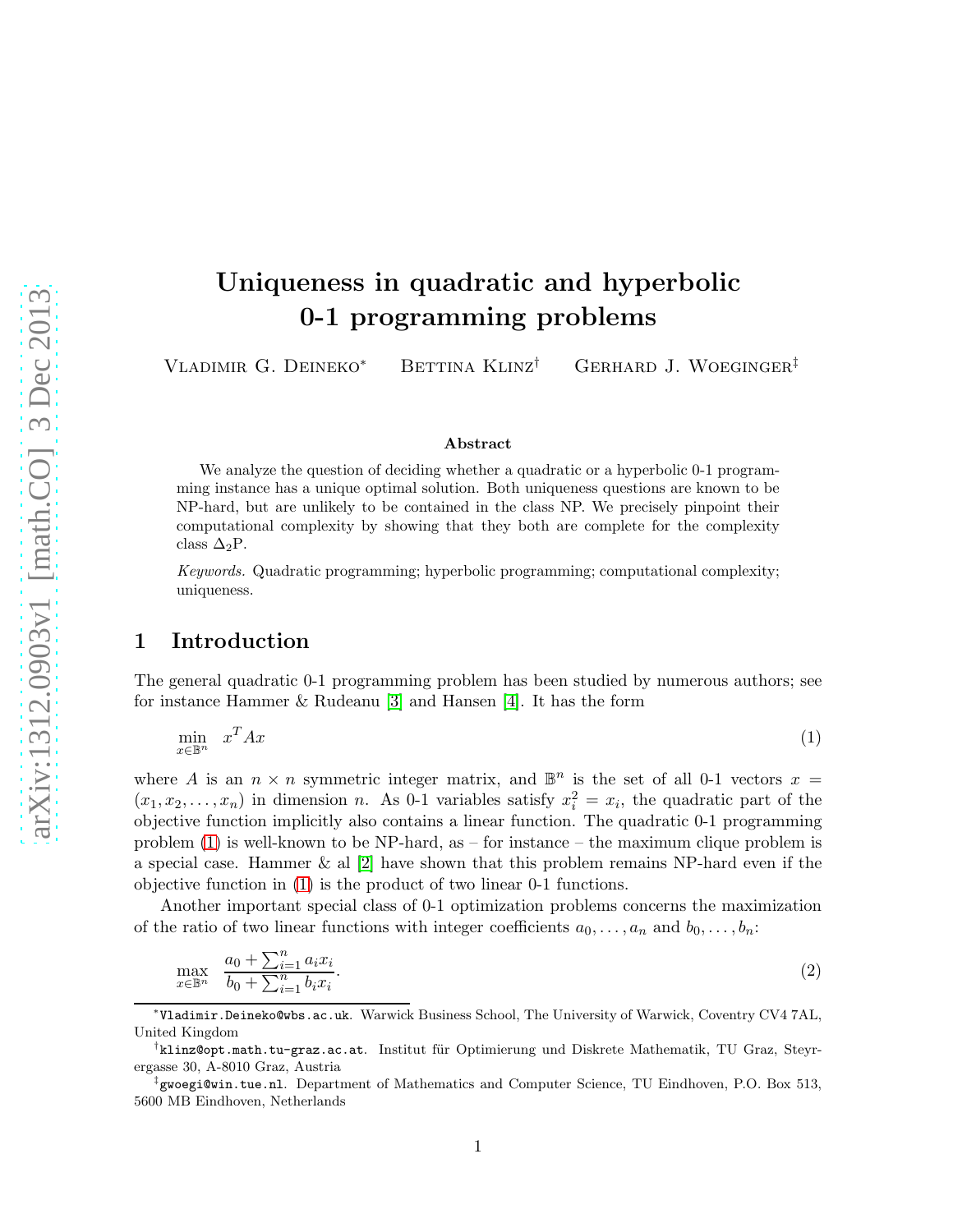This problem is also known as unconstrained single-ration hyperbolic 0-1 programming prob-lem [\[3\]](#page-6-0). If the denominator  $b_0 + \sum_{i=1}^n b_i x_i$  is positive for all  $x \in \mathbb{B}^n$ , then problem [\(2\)](#page-1-1) is polynomially solvable. The problem in its full generality (where the denominator may take both negative and positive values) however is NP-hard; see Boros & Hammer [\[1\]](#page-6-3).

Uniqueness of optimal solutions. Pardalos  $\&$  Jha [\[7\]](#page-6-4) discuss the complexity of deciding whether the quadratic optimization problem [\(1\)](#page-1-0) has a unique optimal solution  $x^* \in \mathbb{B}^n$ ; they establish the NP-hardness of this question. Prokopyev, Huang & Pardalos [\[8\]](#page-6-5) analyze the complexity of deciding whether the hyperbolic optimization problem [\(2\)](#page-1-1) has a unique optimal solution, and prove also this question to be NP-hard. (We note that the papers [\[7,](#page-6-4) [8\]](#page-6-5) also show that quadratic 0-1 and fractional 0-1 programs remain NP-hard even if it is known that they have a unique optimal solution.)

There is no reason to believe that the problems of deciding uniqueness are contained in the complexity class NP (or in the closely related class coNP): to certify non-uniqueness of a concrete instance, one apparently has to exhibit two feasible solutions (that's the easy part which lies in NP) together with a certificate that these two solutions indeed are optimal (and that's the hard part). Certifying that a solution is optimal amounts to proving the nonexistence of a better solution, which seems to require a coNP-certificate. Such a mixture of NP- and coNP-certificates suggests that these questions might be located in one of the complexity classes above NP and coNP; see for instance Chapter 17 in Papadimitriou's book [\[6\]](#page-6-6).

Our results. We precisely pinpoint the computational complexity of the uniqueness questions for the quadratic program [\(1\)](#page-1-0) and for the hyperbolic program [\(2\)](#page-1-1): both problems are complete for the complexity class  $\Delta_2P$ . The uniqueness questions for the quadratic program is  $\Delta_2$ P-complete even if the objective function is the product of two linear 0-1 functions.

The note is structured as follows. Section [2](#page-2-0) gives some preliminaries, and Section [3](#page-3-0) presents our hardness proofs.

# <span id="page-2-0"></span>2 Technical preliminaries

An important and natural complexity class is  $\Delta_2P$ , the class of all problems that can be solved in polynomial time while using an oracle from NP; see [\[6\]](#page-6-6). It is known that  $\Delta_2P$  contains the entire Boolean hierarchy over NP, that is, the smallest complexity class that contains NP and that is closed under union, intersection, and complement. Intuitively speaking (and assuming P $\neq$ NP), this class  $\Delta_2$ P is much larger than NP and contains problems that are much more difficult than all the problems in NP and coNP. A milestone result in this area by Papadimitriou [\[5\]](#page-6-7) shows that deciding whether a given instance of the Travelling Salesman Problem (TSP) has a unique optimal solution is  $\Delta_2$ P-complete; in other words, the uniqueness question for the TSP belongs to the hardest problems in  $\Delta_2P$  and thus captures the full difficulty of the class  $\Delta_2$ P. As side results [\[5\]](#page-6-7) also established  $\Delta_2$ P-completeness of deciding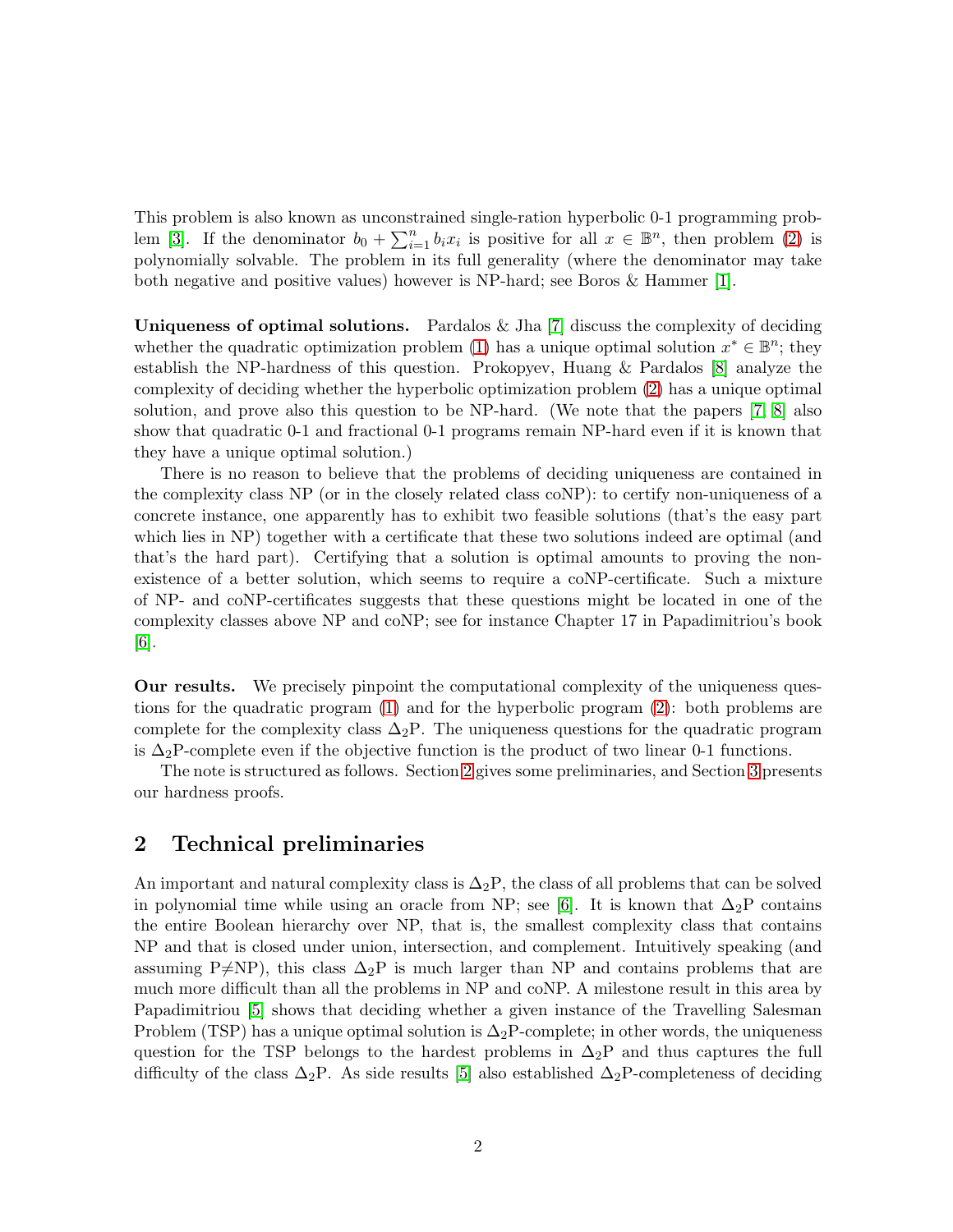whether the optimal solution of an integer program or of a knapsack problem is unique; the side result on the knapsack problem is the starting point of our proofs.

An instance to the (standard) knapsack problem consists of  $n$  items with non-negative integer weights  $w_1, \ldots, w_n$  and non-negative integer profits  $p_1, \ldots, p_n$ , together with a weight bound W. For a subset  $I \subseteq \{1, 2, ..., n\}$  we denote its weight by  $w(I) = \sum_{i \in I} w_i$  and its profit by  $p(I) = \sum_{i \in I} p_i$ ; subset I is called feasible if it satisfies  $w(I) = W$ . By adding appropriate dummy items with profit 0, we may (and will) assume that there exists at least one feasible subset. The goal in the standard knapsack problem is to find a feasible subset I that maximizes  $p(I)$ .

#### <span id="page-3-2"></span>Proposition 2.1 (*Papadimitriou* [\[5\]](#page-6-7))

It is  $\Delta_2$ P-complete to decide whether a given instance of the knapsack problem has a unique optimal solution.  $\Box$ 

In the proof of Theorem [3.2,](#page-4-0) we will work with the following variant of the knapsack problem which we call the *subset sum problem with goal value*. An instance consists of  $n$ items with non-negative integer weights  $q_1, \ldots, q_n$  together with a goal value  $Q$ ; as usual we denote  $q(I) = \sum_{i \in I} q_i$  for an item set I. The objective is to find an item subset I that minimizes  $|q(I) - Q|$  and hence has its weight as close as possible to the goal value Q.

<span id="page-3-3"></span>**Lemma 2.2** It is  $\Delta_2P$ -complete to decide whether a given instance of the subset sum problem with goal value has a unique optimal solution.

*Proof.* Routine arguments show that the considered uniqueness question is contained in  $\Delta_2P$ ; see for instance Lemma [3.1](#page-3-1) for similar arguments. Hardness for  $\Delta_2P$  is established by a reduction from the knapsack variant in Proposition [2.1.](#page-3-2) Hence consider a knapsack instance, and let  $P$  denote the total profit of all items. For every item  $i$  in the knapsack instance, we create a corresponding item i in the subset sum instance with weight  $q_i = 3w_iP + p_i$ . Furthermore we define the goal value as  $Q = (3W + 1)P$ .

Now consider an arbitrary item set I; note that  $q(I) = 3Pw(I) + p(I)$ . If  $w(I) \leq W - 1$ then  $q(I) \leq Q - 3P$ , and if  $w(I) \geq W + 1$  then  $q(I) \geq Q + 2P$ ; either case yields a large objective value  $|q(I) - Q| \ge 2P$ . The remaining case  $w(I) = W$  satisfies  $Q - P \le q(I) \le Q$ and has a moderately small objective value  $|q(I) - Q| \leq P$ . Consequently the minimizers I for the constructed subset sum instance satisfy  $w(I) = W$  and hence are feasible for the knapsack instance. Every such feasible set I has  $q(I) = Q - P + p(I)$ , and thus minimizing  $|q(I) - Q| = P - p(I)$  amounts to maximizing  $p(I)$ . We conclude that the optimal solutions of the knapsack problem are in one-to-one correspondence with the optimal solutions of the subset sum problem. This completes the hardness argument.  $\square$ 

# <span id="page-3-0"></span>3 Hardness of quadratic and hyperbolic programming

<span id="page-3-1"></span>In this section we analyze the uniqueness questions for the quadratic optimization problem [\(1\)](#page-1-0) and for the hyperbolic optimization problem [\(2\)](#page-1-1). We will first establish the containment of these questions in class  $\Delta_2P$  and then provide the  $\Delta_2P$ -hardness proofs.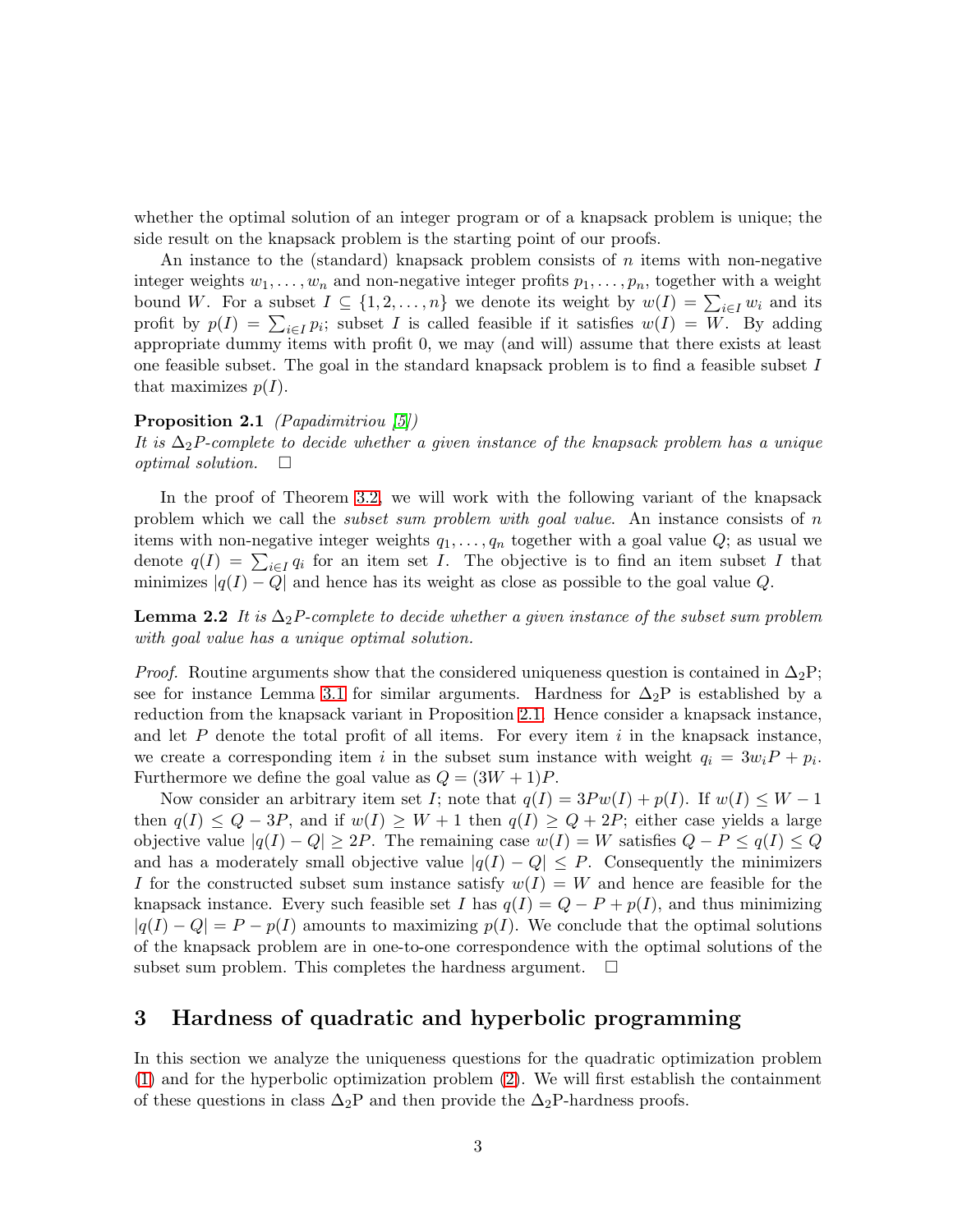**Lemma 3.1** The uniqueness questions for the quadratic  $0$ -1 programming problem and for the hyperbolic 0-1 programming problem are contained in class  $\Delta_2 P$ .

*Proof.* We first discuss the quadratic programming problem. For an instance of  $(1)$  let S denote the sum of the absolute values of all entries in matrix  $A$ . Note that  $\log S$  is polynomially bounded in the instance size, and note that the optimal objective value is an integer between 0 and S. In a first phase, we perform a binary search on the interval  $[0, S]$  to determine the precise cost  $c^*$  of the optimum by using an NP-oracle; this binary search takes at most  $O(\log S)$  steps. In the second phase we ask the NP-oracle whether there exist two vectors  $x', x'' \in \mathbb{B}^n$  that both yield the objective value  $c^*$ . If no such vectors exist we answer YES, and otherwise we answer NO.

The argument for the hyperbolic programming problem proceeds along the same lines. For an instance of [\(2\)](#page-1-1) let  $S = \sum_{i=0}^{n} |a_i| + \sum_{i=0}^{n} |b_i|$ . Then  $\log S$  is polynomially bounded in the instance size, and the optimal objective value is a rational number whose numerator and denominator are integers between 0 and S. In a first phase, we determine the precise optimal cost  $c^*$  by using an NP-oracle. By applying standard methods from the literature, this search for a rational number can be implemented in  $O(\log S)$  steps; see Reiss [\[9\]](#page-6-8) and in particular Zemel [\[10\]](#page-6-9). The second phase again asks the NP-oracle for two vectors in  $\mathbb{B}^n$  that both have objective value  $c^*$ .  $\square$ 

Next, we will establish  $\Delta_2$ P-hardness of the uniqueness question for the quadratic 0-1 programming problem. In fact we will prove  $\Delta_2$ P-hardness even for the highly restricted special case where the objective function is the product of two linear 0-1 functions so that matrix  $\hat{A}$  in [\(1\)](#page-1-0) has rank 1. The proof uses a polynomial time reduction from the subset sum problem in Lemma [2.2.](#page-3-3) Hence consider a subset sum instance with weights  $q_1, \ldots, q_n$  and goal value Q. We define the quadratic function

$$
f(x) = \left(\sum_{i=1}^{n} q_i x_i - 3Qx_{n+1}\right) \left(\sum_{i=1}^{n} q_i x_i + Qx_{n+1}\right).
$$
 (3)

Clearly,  $f(x)$  is the product of two linear 0-1 functions. Setting  $x_i = 0$  for  $i = 1, ..., n$  and setting  $x_{n+1} = 1$  yields the function value  $f(x) = -3Q^2 < 0$ ; hence the optimal objective value will be negative. For  $x_{n+1} = 0$ , the function  $f(x)$  is a perfect square and only takes non-negative values; hence these cases can never yield a minimizer of f. For  $x_{n+1} = 1$ , the function  $f(x)$  can be rewritten as

$$
f(x) = \left(\sum_{i=1}^{n} q_i x_i - 3Q\right) \left(\sum_{i=1}^{n} q_i x_i + Q\right) = \left(\sum_{i=1}^{n} q_i x_i - Q\right)^2 - 4Q^2.
$$
 (4)

<span id="page-4-0"></span>Hence, in this case the quadratic function  $f(x)$  has exactly the same minimizers as the function  $|\sum_{i=1}^n q_i x_i - Q|$  in the subset sum instance. This one-to-one correspondence yields the following theorem.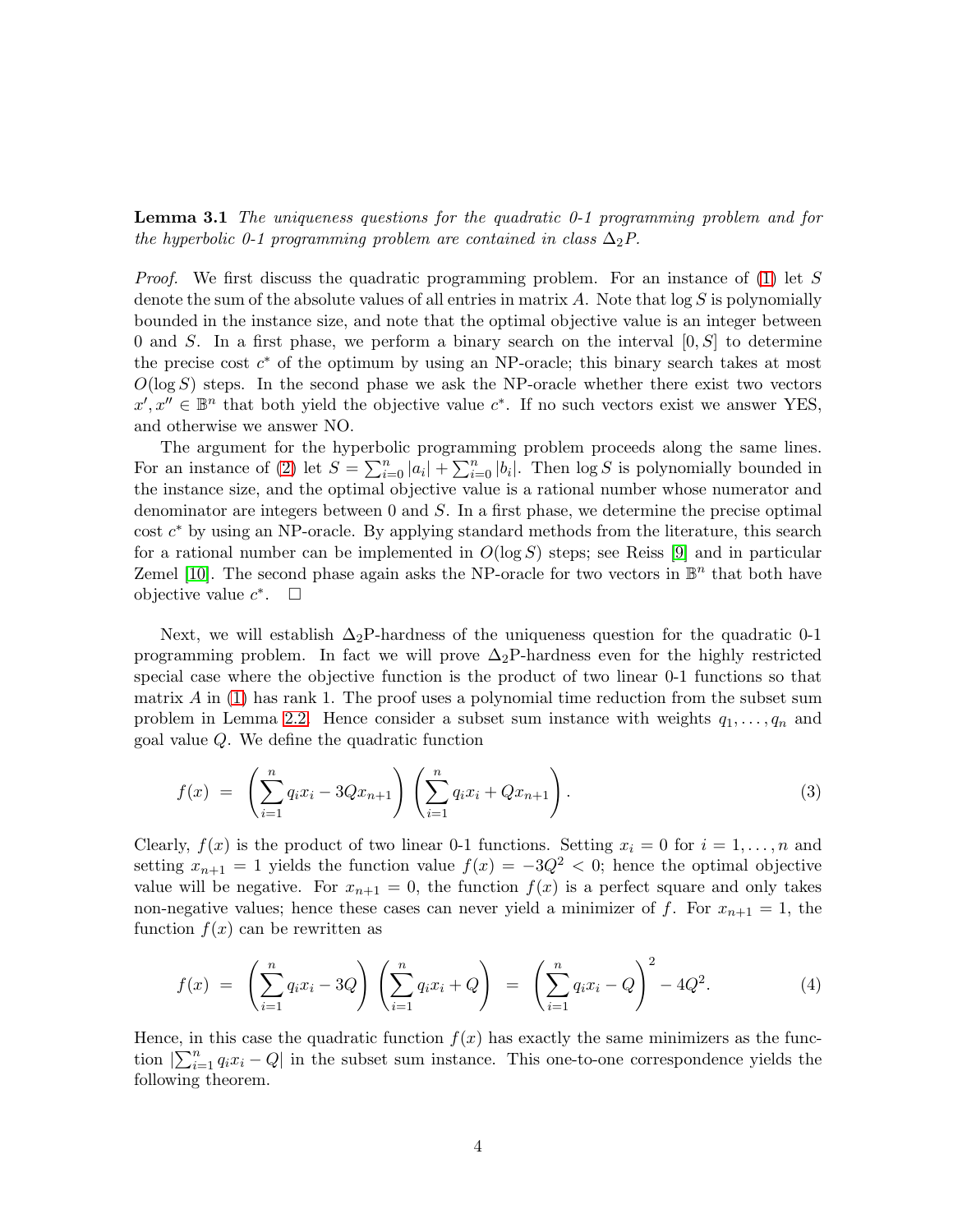**Theorem 3.2** It is  $\Delta_2P$ -complete to decide whether a given instance of the quadratic 0-1 programming problem has a unique optimal solution. This hardness result holds even for the special case where the objective function is the product of two linear  $0-1$  functions (and where matrix A is of rank 1).  $\square$ 

Now let us show  $\Delta_2$ P-hardness of the uniqueness question for the hyperbolic 0-1 programming problem through a reduction from the knapsack variant in Proposition [2.1.](#page-3-2) Consider a knapsack instance, and let P denote the total profit of all items. For a vector  $x = (x_1, x_2, \ldots, x_n)$  in  $\mathbb{B}^n$  we consider the hyperbolic function

<span id="page-5-0"></span>
$$
f(x) = \left(2 + \sum_{i=1}^{n} p_i x_i\right) / \left(1 + 2P \cdot (W - \sum_{i=1}^{n} w_i x_i)\right)
$$
 (5)

The knapsack instance has at least one feasible item set, and the corresponding characteristic vector  $x \in \mathbb{B}^n$  satisfies  $\sum_{i=1}^n w_i x_i = W$ . For this vector x, the denominator in [\(5\)](#page-5-0) evaluates to 1; hence  $f(x) \geq 2$  and the maximum objective value of [\(5\)](#page-5-0) is at least 2. If some vector x satisfies  $\sum_{i=1}^{n} w_i x_i$  < W, then the denominator in [\(5\)](#page-5-0) is at least  $1 + 2P$ , whereas the numerator is at most  $2 + P$ ; hence  $f(x) < 2$ . If some vector x satisfies  $\sum_{i=1}^{n} w_i x_i > W$ , then the denominator in [\(5\)](#page-5-0) is negative and the numerator is positive; hence  $f(x) < 0$ . Altogether this implies that every maximizing solution of [\(5\)](#page-5-0) will satisfy  $\sum_{i=1}^{n} w_i x_i = W$ .

We conclude that the maximizers of [\(5\)](#page-5-0) are the maximizers of the numerator  $2+\sum_{i=1}^n p_ix_i$ . Consequently, a vector x maximizes [\(5\)](#page-5-0) if and only if the corresponding item set I is feasible and maximizes the profit. Hence, optimal solutions of the knapsack problem are in one-to-one correspondence with optimal solutions of the hyperbolic problem [\(5\)](#page-5-0), and we get the following theorem.

**Theorem 3.3** It is  $\Delta_2P$ -complete to decide whether a given instance of the hyperbolic 0-1 programming problem has a unique optimal solution.  $\Box$ 

Finally, let us spend a few words on the consequences of our result for 0-1 programming. If some problem X is  $\Delta_2P$ -complete, then it encapsulates the full difficulty of class  $\Delta_2P$ . This means that problem  $X$  is essentially equally powerful as an entire sequence of (polynomially many) integer programs, where the formulations of the later IPs in the sequence may depend on the solutions of the earlier IPs in the sequence. This is of course strong evidence that problem X cannot be expressed as a single standard IP. Therefore, any  $\Delta_2P$ -complete problem X (and in particular the uniqueness questions for quadratic and hyperbolic 0-1 programs) is well beyond reach of the classical mathematical programming machinery.

# Acknowledgements

Vladimir Deineko acknowledges support by Warwick University's Centre for Discrete Mathematics and Its Applications (DIMAP) and by EPSRC fund EP/F017871. Bettina Klinz